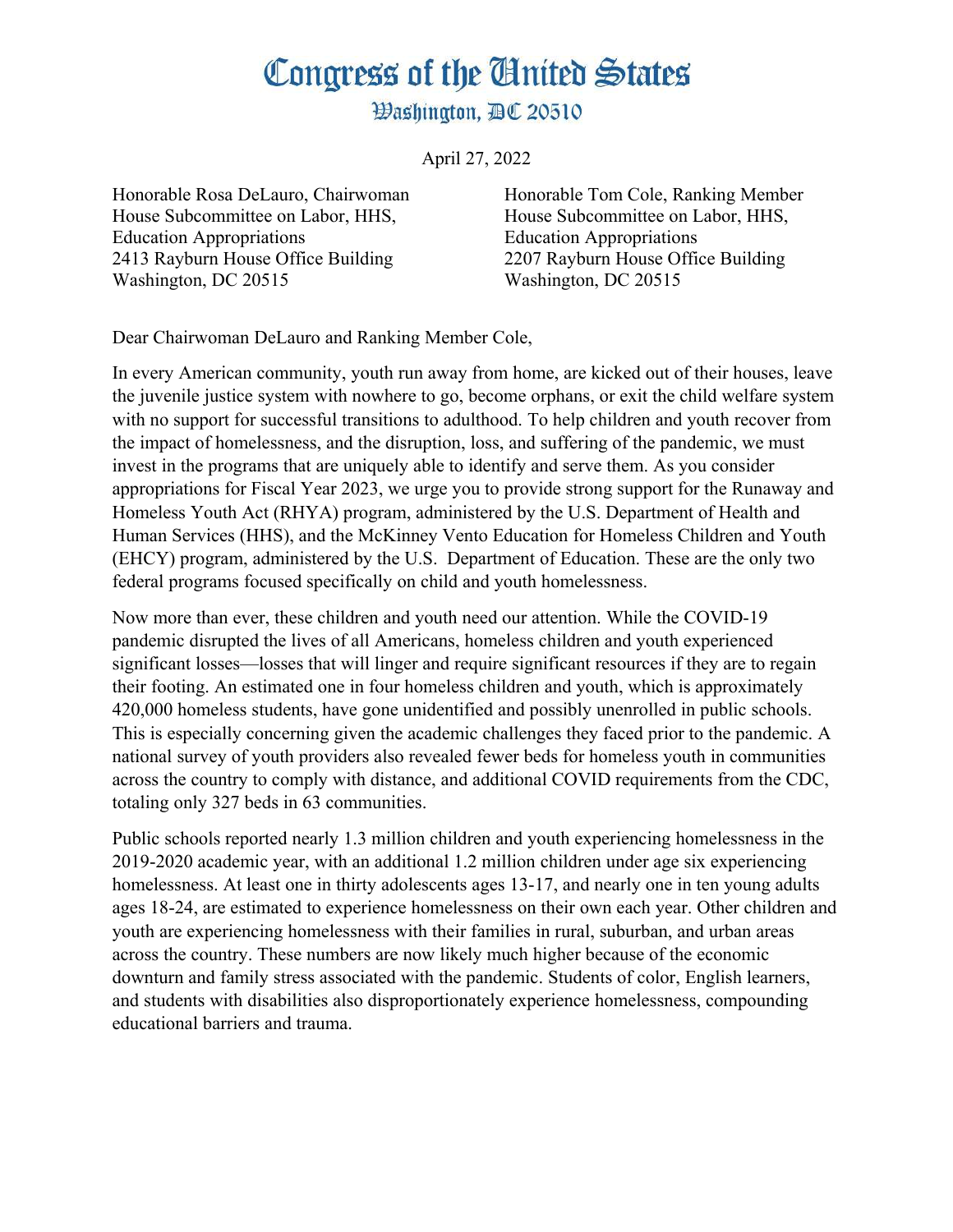RHYA programs prevent trafficking, identify survivors, and provide services to runaway, homeless, and disconnected youth. Through the excellent work of local street outreach, shelter, transitional living programs, and maternity group homes, these vital programs help homeless youth and parents access education, employment, personal savings, and family reconnection services. RHYA was most recently funded at \$140 million, which equals an investment of a mere \$33 per year per young person experiencing homelessness in America.

It is time that Congress recognizes the critical role of programs funded through RHYA and provide \$300 million for FY23. An increased appropriation would help move our American communities significantly closer to being able to meet the largely unmet need of providing support services and housing options for minors and young adults experiencing homelessness. Only 25 percent of applicants receive funding due to the severe underfunding, but with an increased appropriation, young people will be empowered to thrive as they transition to adulthood.

Similarly, the EHCY program is the only federal education program that removes barriers to school enrollment, attendance, and success caused by homelessness. These barriers include being unable to meet enrollment requirements; high mobility resulting in lack of continuity and absenteeism; lack of transportation; lack of supplies; poor health, fatigue, and hunger; and emotional and mental health issues. Nationally, only 24 percent of local educational agencies receive EHCY subgrants due to lack of funding, which limits the ability of schools to identify homeless students, ensure their access to school, and connect them to community supports. Local homeless liaisons, however, help identify homeless children and youth, ensure their school access and stability, provide them direct support service, and coordinate with community agencies to meet basic needs.

While the most recent level of funding for EHCY in FY22 was \$114 million, a bipartisan amendment to the American Rescue Plan provided \$800 million to support the identification, enrollment, and school participation of children and youth experiencing homelessness, including wrap-around services. Research shows that not completing high school is the greatest single risk factor for experiencing homelessness and this additional funding is empowering school districts to identify, re-engage, and stabilize homeless children and youth during the pandemic recovery, including through community-based partnerships. We support increased funding for this important program at \$800 million, which is just 1 percent of the total federal K-12 education budget, to sustain support provided by the American Rescue Plan-Homeless Children and Youth Funds (ARP-HCY).

Investing in a young person's life will enable them to avoid chronic homelessness, intergenerational cycles of poverty, and pervasive instances of trauma. These investments will also allow them to join the competitive workforce and contribute to our economy, experience the benefits of socioeconomic mobility, becomes leaders of their communities, and participate as civically engaged citizens. We therefore urge you to support these strong funding levels for EHCY and RHYA programs in the FY23 Labor, Health and Human Services, and Related Agencies Appropriations bill. Thank you for your consideration of this request and for your support of programs to help solve child and youth homelessness.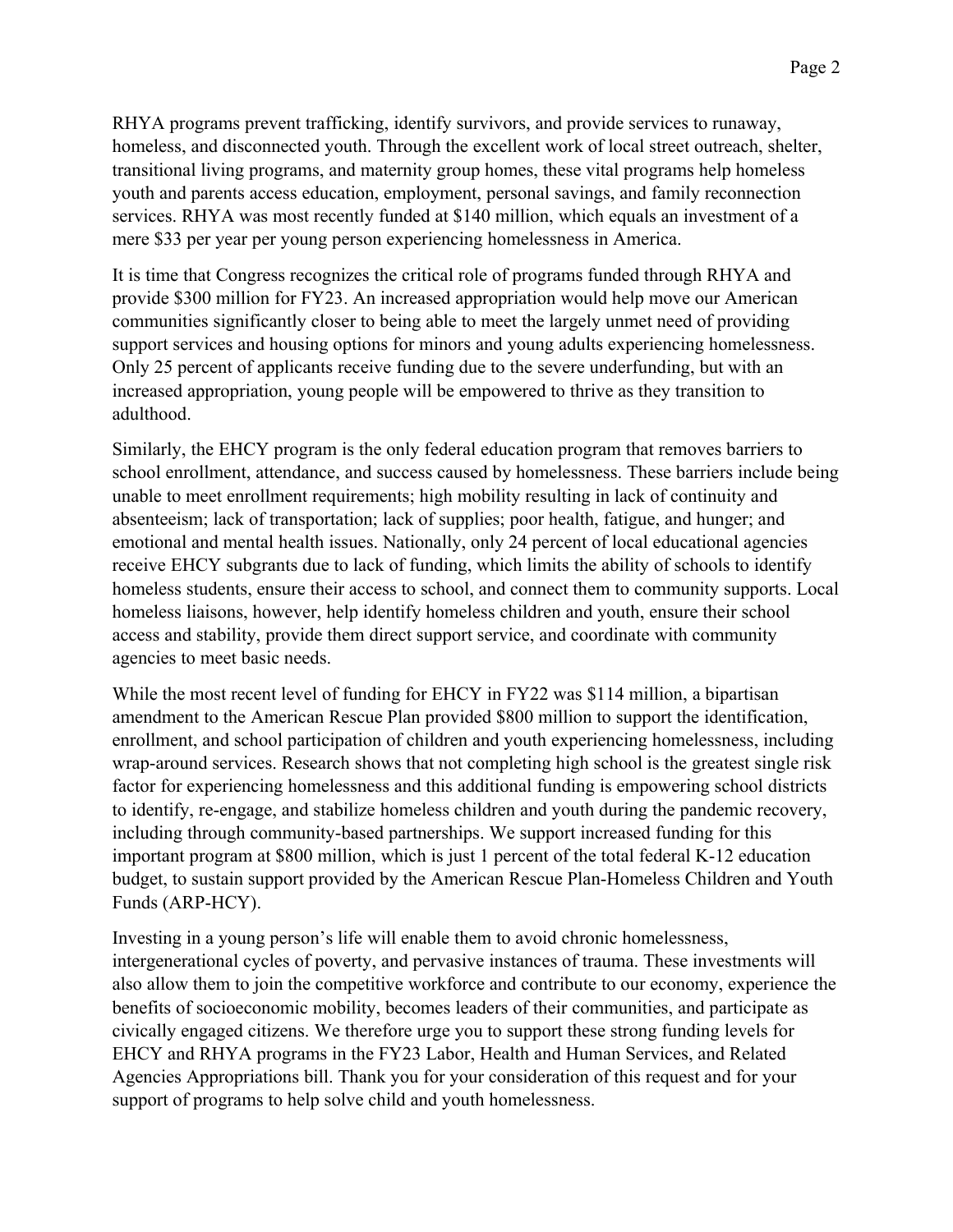Sincerely,

 $\rightarrow$ 

John Yarmuth Member of Congress

Danis n.

Danny K. Davis Member of Congress

all J ЮЛ

Don Bacon Member of Congress

<u>l flus</u>n

Bobby L. Rush Member of Congress

Peter A. DeFazio Member of Congress

Luay MCBatt

Lucy McBath Member of Congress

Suzan K. DelBene Member of Congress

Gai Mau.

Angie Craig Member of Congress

Ro Khanna Member of Congress

hiallyne

Cyhthia Axne Member of Congress

Gwen S. Moore Member of Congress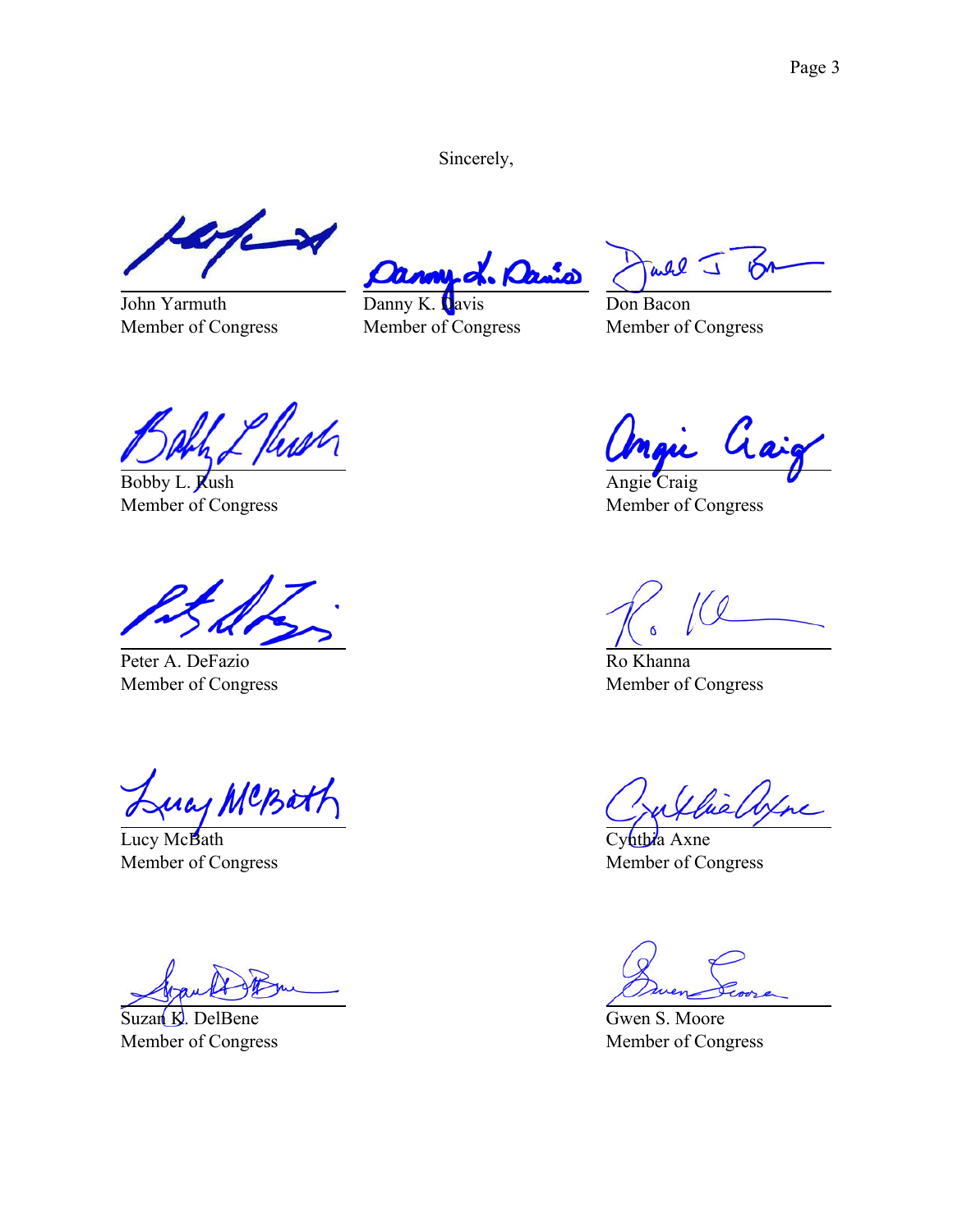Karen Bass Member of Congress

Ted Deutch Member of Congress

Stephen F. Lynch Member of Congress

Foster

Bill Foster Member of Congress

frommen min

Julia Brownley Member of Congress

Joyce Beatty Member of Congress

Sugame Benamici

Suzanne Bonamici Member of Congress

n Kind

Ron Kind Member of Congress

Tan Scot

David Scott Member of Congress

May GaScanler

Mary Gay Scanlon Member of Congress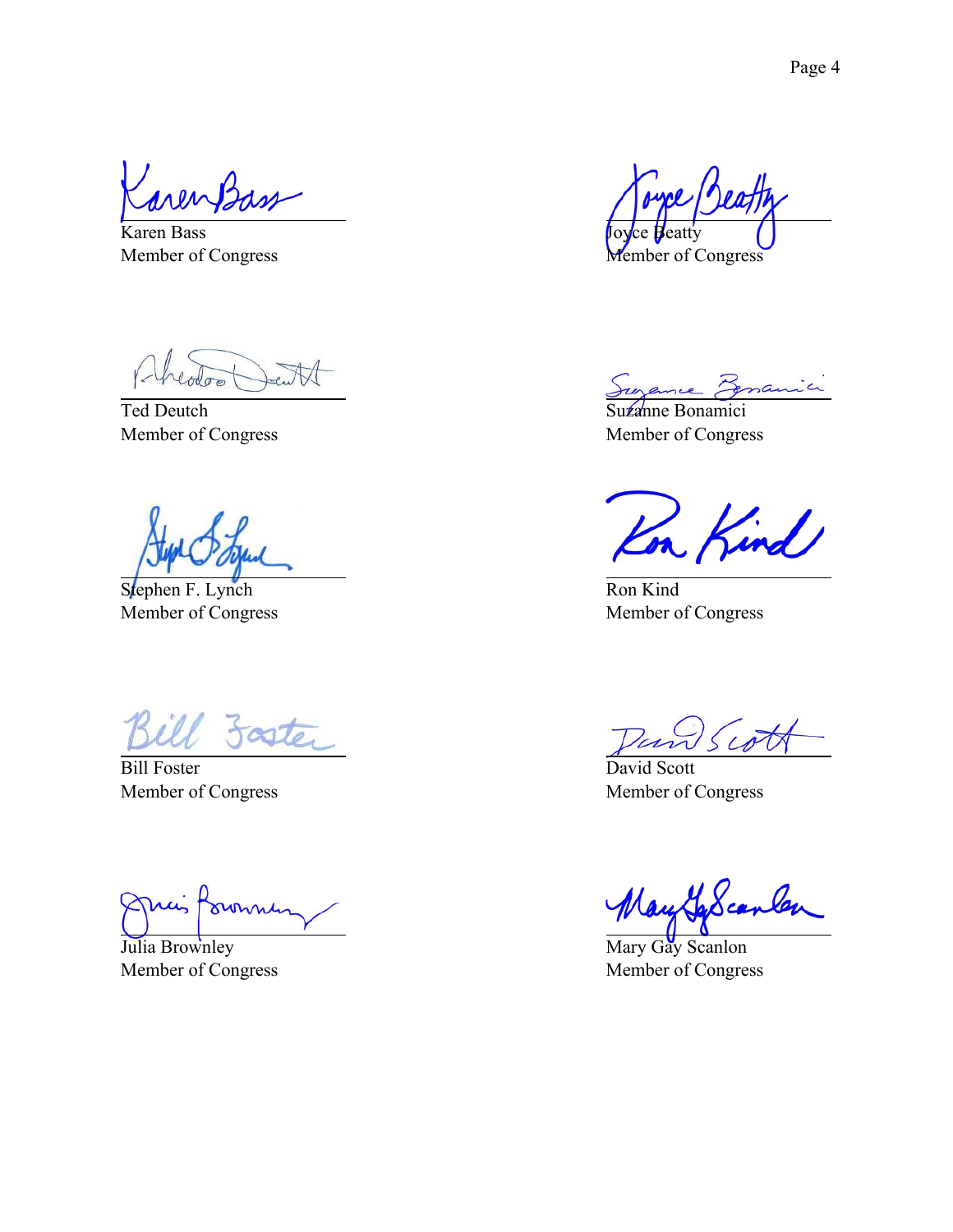nmy Panetta

Member of Congress

kn: L

Jerry McNerney Member of Congress

Kunemu

Earl Blumenauer Member of Congress

Adam Smith Member of Congress

Cori Bush Member of Congress

Mark DeSaulnier Member of Congress

Sean Casten Member of Congress

Moxine Waters

Maxine Waters Member of Congress

André Carson

André Carson Member of Congress

· Cohe

Steve Cohen Member of Congress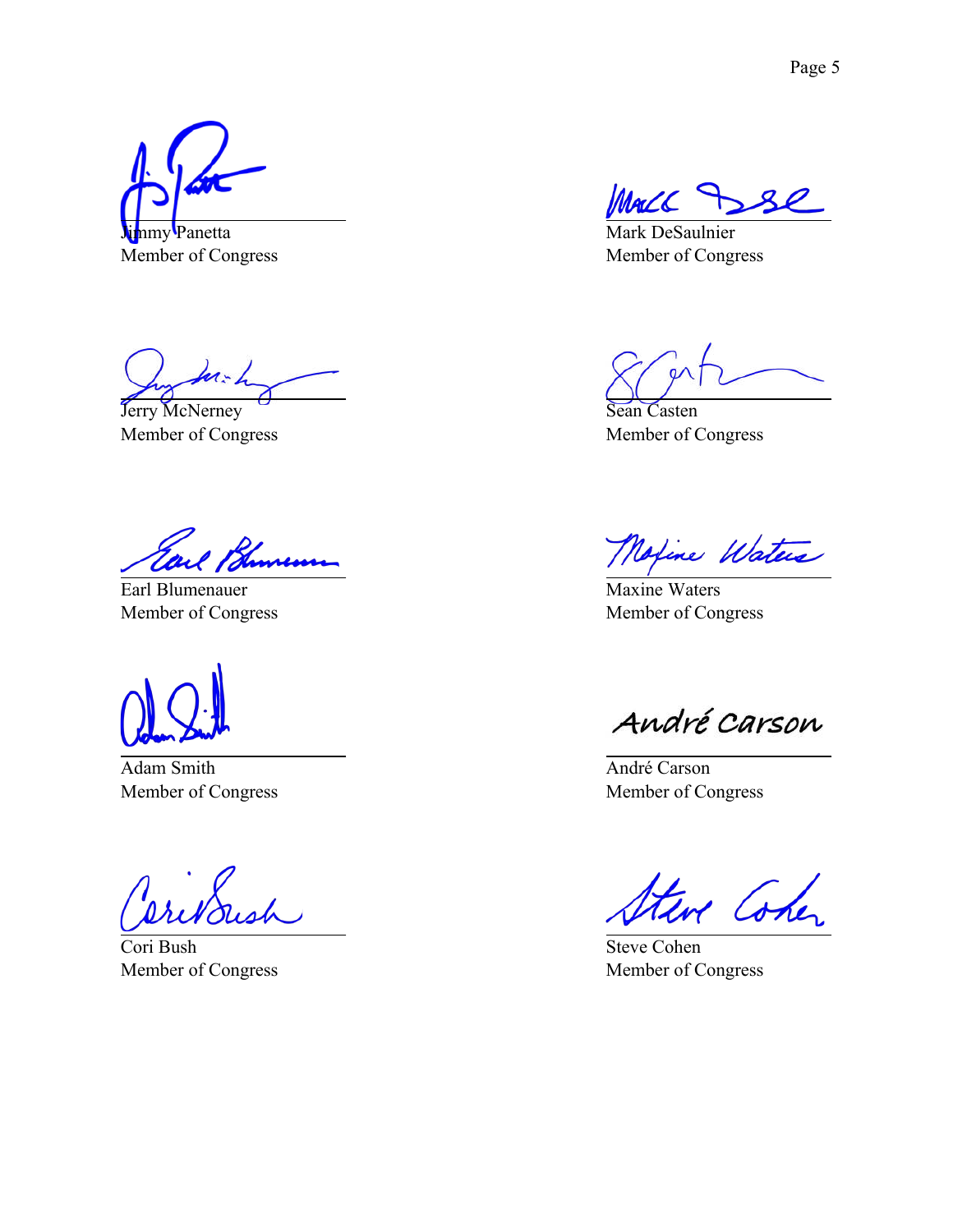laill-

Seth Moulton Member of Congress

rio

Brian Fitzpatrick Member of Congress

'<br>ris

Chris Pappas Member of Congress

Im Himes Member of Congress

ouin CASTRO

Joaquin Castro Member of Congress

Brewly Bl

Brendan F. Boyle Member of Congress

Pramila Jayapal Member of Congress

Labres

Jan Schakowsky Member of Congress

Tony Cardence

Tony<sup>/</sup>Cárdenas Member of Congress

Jacoph D. marelle

Joseph D. Morelle Member of Congress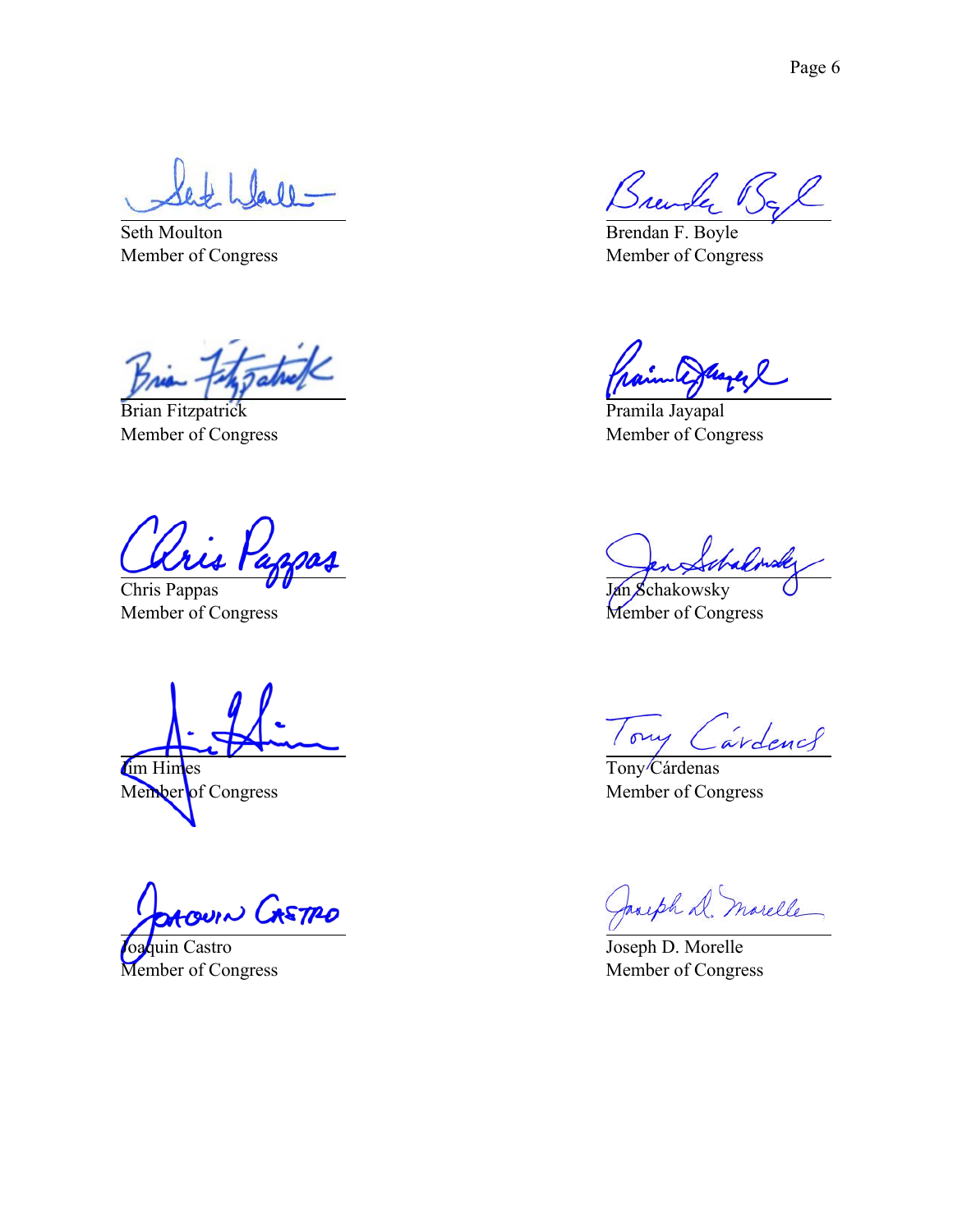a Honfor

Steven Horsford Member of Congress

Joil

Raúl M. Grijalva Member of Congress

Joe Courtney Member of Congress

Jim Costa Member of Congress

Scott H. Peters Member of Congress

Eleano H. Norton

Eleanor Holmes Norton Member of Congress

Strind A mentern

Abigail Davis Spanberger Member of Congress

/ homes

Thomas R. Suozzi Member of Congress

Ted W. Lien

Ted W. Lieu Member of Congress

Jon's Matsui

Doris Matsui Member of Congress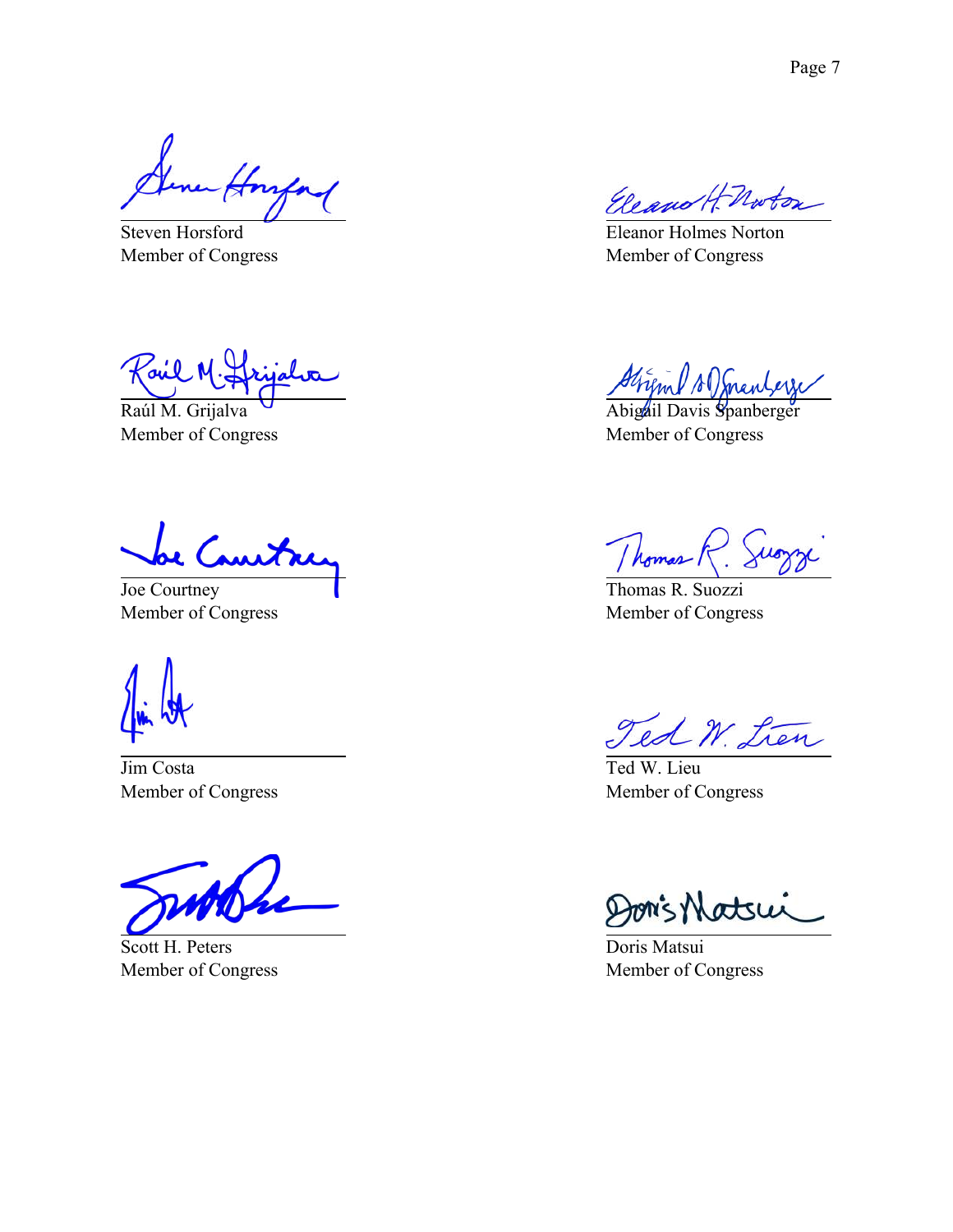ochoster

Lisa Blunt Rochester Member of Congress

Jamaal Bowman, Ed.D. Member of Congress

Zoe Lofgren Member of Congress

Sharice L. Davids Member of Congress

hva

Dwight Evans Member of Congress

Jésús G. "Chuy" García Member of Congress

mk

Mike Doyle Member of Congress

Bake D. Moore

Blake D. Moore Member of Congress

Jason Crow Member of Congress

Daira Dellate

Diana DeGette Member of Congress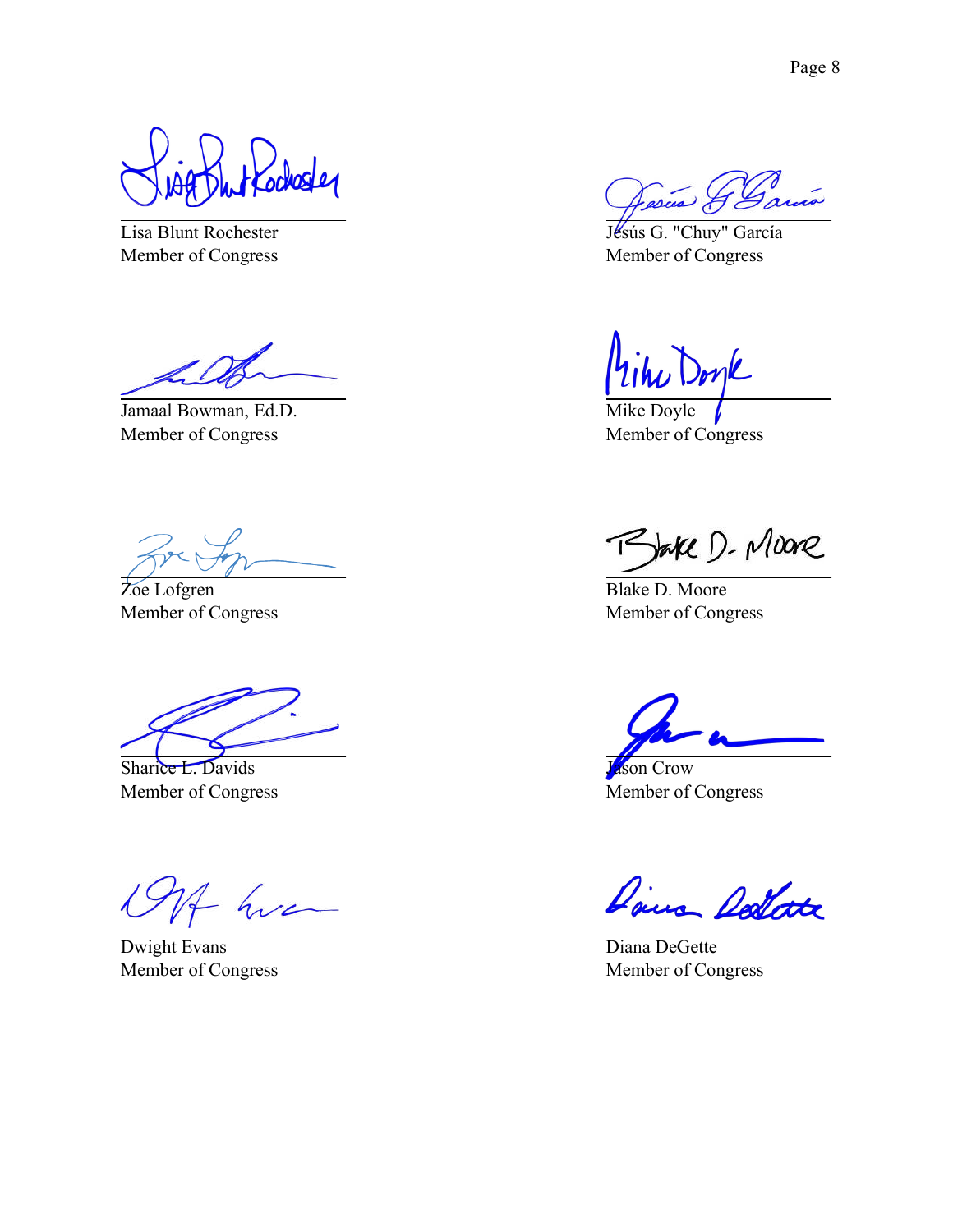Sara Jacobs  $M$ ember of Congress

Jun Camb

Conor Lamb Member of Congress

Ilhan Omar Member of Congress

Alma S. Adams, Ph.D. Member of Congress

Troy Carter Member of Congress

Susan Wild Member of Congress

Dan Lowenthal

Alan Lowenthal Member of Congress

Mikie Sherrill Member of Congress

JakanasHayces

Jahana Hayes Member of Congress

Tom O'Halleran Member of Congress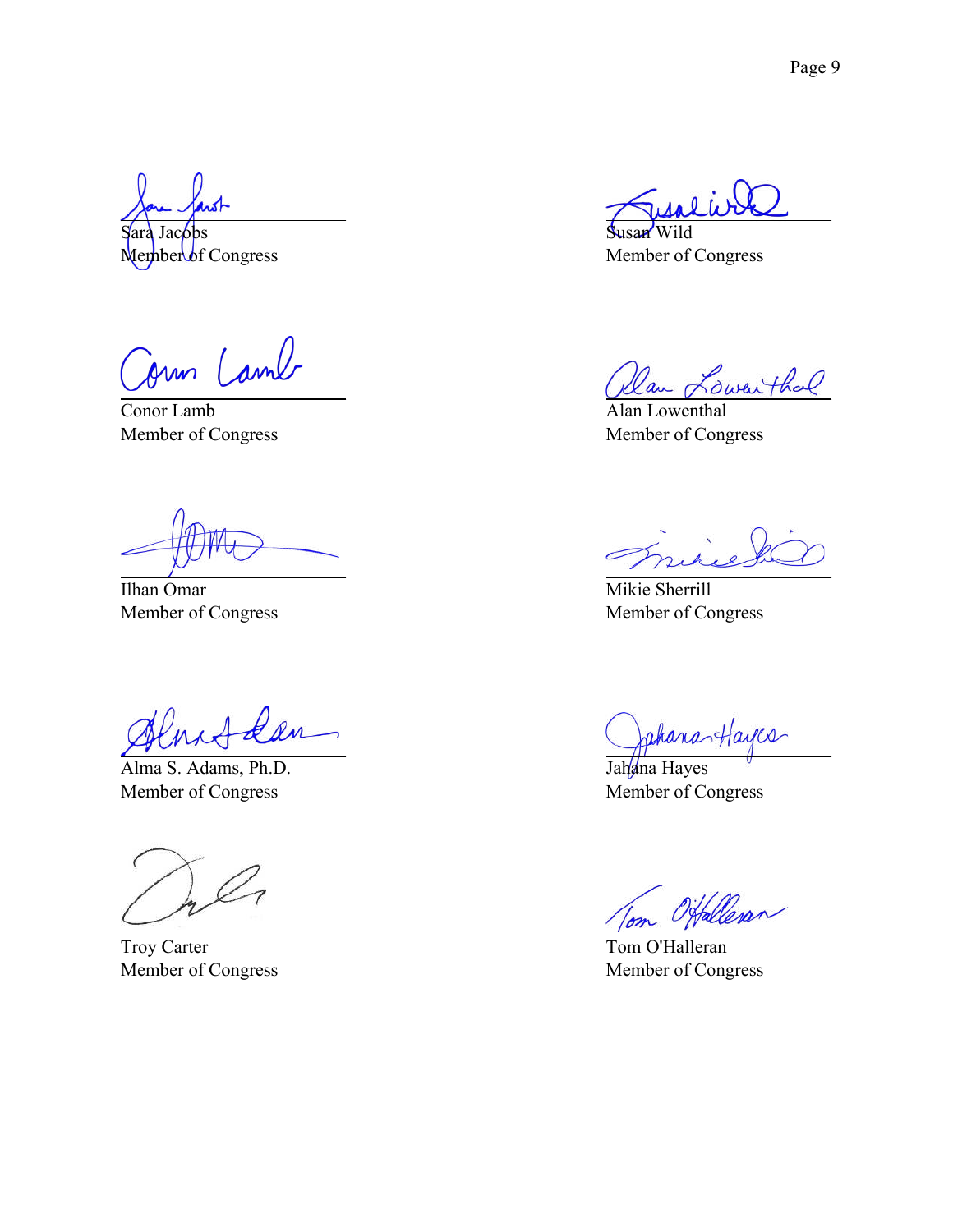Al Lawson Member of Congress

R. Kenting

William R. Keating Member of Congress

O.CIl

Salud Carbajal Member of Congress

Henry C. "Hank" Johnson, Jr. Member of Congress

Dean Phillips Member of Congress

Kathy E. Manning Member of Congress

Sanford D. Bishop, Jr. Member of Congress

kuse Member of Congress

Ritchie Lone

Ritchie Torres Member of Congress

Adam B. Schiff Member of Congress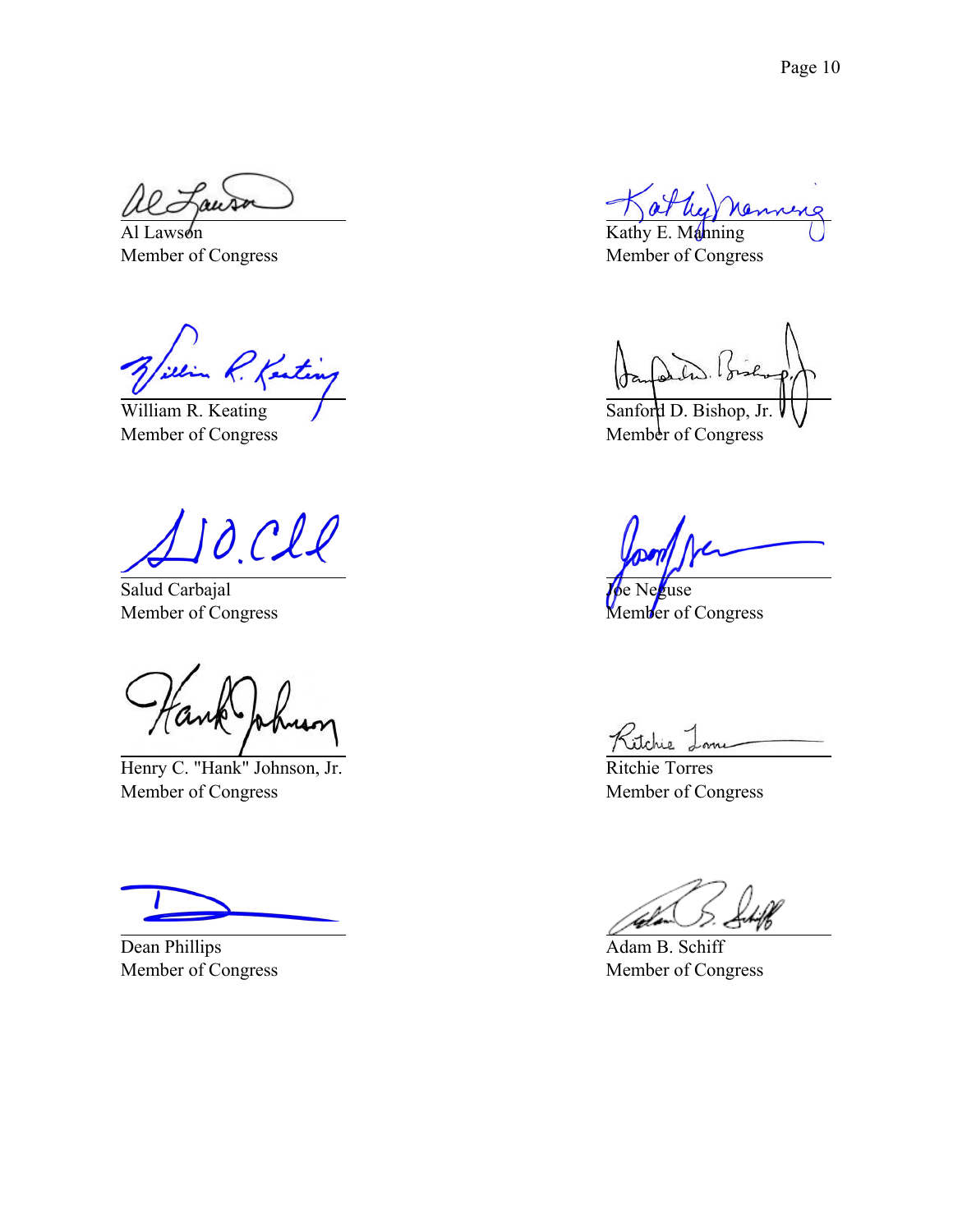$\sqrt{2}$ 

Lloyd Doggett Member of Congress

Nikema Williams Member of Congress

Hakeem Jeffries Member of Congress

Jelanie A. Stansbure

Melanie Stansbury Member of Congress

A. Ponel Me Each

A. Donald McEachin Member of Congress

ruick V. Kiedez

Daniel T. Kildee Member of Congress

Rick Zausen

Rick Larsen Member of Congress

Elissa Slotkin Member of Congress

Emanuel Cleaver, II Member of Congress

<u>Nanette</u> Diaz Barragán

Member of Congress